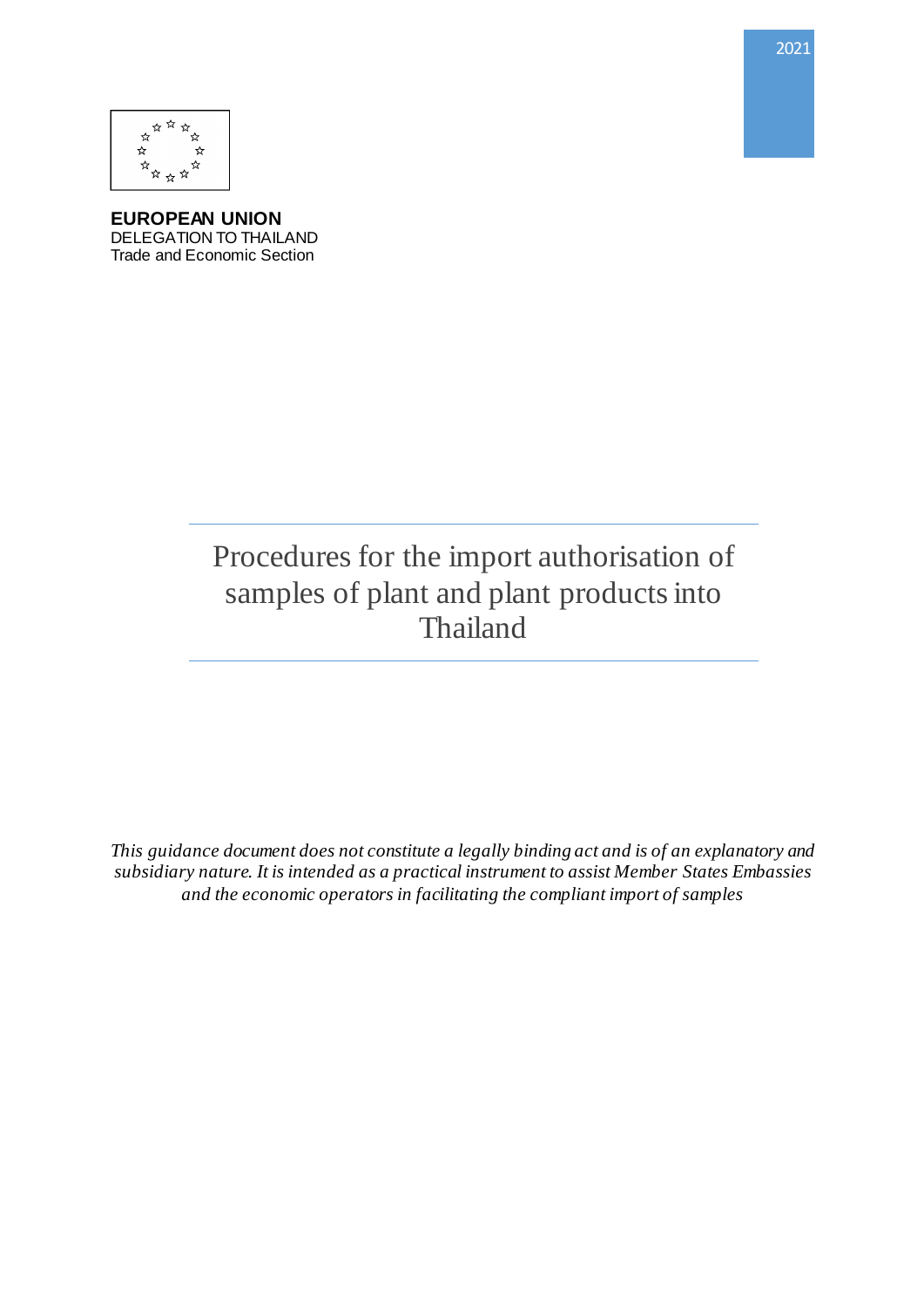## **Procedures for the import authorisation of samples of plant and plant products into Thailand for trade fairs and exhibitions**

**Responsible agency:** Agricultural Regulatory Office (ARD), Department of Agriculture (DOA)

**Scope of products:** plant and pant products (fruit and vegetables) (HS 06 to 08).

**Quantity limit:** no quantity limit but should be in a reasonable amount for trade fairs. Contact: [technical\\_ard@hotmail.co.th](mailto:technical_ard@hotmail.co.th)

|             |                                                                                                                                                                                                                     | Description                                                                                                                                                                                                                                                                                                                                                                                                                                                                                                                                                                                                                                                                                                                                                                                                             | est. duration                                          | Fee                                            |
|-------------|---------------------------------------------------------------------------------------------------------------------------------------------------------------------------------------------------------------------|-------------------------------------------------------------------------------------------------------------------------------------------------------------------------------------------------------------------------------------------------------------------------------------------------------------------------------------------------------------------------------------------------------------------------------------------------------------------------------------------------------------------------------------------------------------------------------------------------------------------------------------------------------------------------------------------------------------------------------------------------------------------------------------------------------------------------|--------------------------------------------------------|------------------------------------------------|
|             | <b>Pre-import procedures</b>                                                                                                                                                                                        |                                                                                                                                                                                                                                                                                                                                                                                                                                                                                                                                                                                                                                                                                                                                                                                                                         |                                                        |                                                |
| $1_{\cdot}$ | A Thai importing company (importer) applies<br>for an access to the National Single Window<br>(NSW). The system is used for the on-line<br>application for the import of plant and plant<br>products into Thailand. | An importer, as shown in the<br>customs declaration form, bill of<br>ladings or phyto sanitary certificate<br>(PC), must submit an application<br>for the use of the NSW system in<br>person at the Agricultural<br>Regulatory Office (ARD),<br>Department of Agriculture (DOA).                                                                                                                                                                                                                                                                                                                                                                                                                                                                                                                                        |                                                        | No.                                            |
| 2.          | The importer obtains username and password<br>to access the NSW.                                                                                                                                                    |                                                                                                                                                                                                                                                                                                                                                                                                                                                                                                                                                                                                                                                                                                                                                                                                                         | Within 1 day<br>after<br>submitting an<br>application. |                                                |
| 3.          | The importer submits an on-line application<br>via the NSW by filling in form Por Kor 2 (an<br>application for the authorisation to import<br>plant and plant products for commercial<br>purposes)                  | One product per application (Por<br>Kor 2 form). With the following<br>supporting documents:<br>A copy of company<br>registration form of the<br>importer.<br>A proxy letter authorizing a<br>person to process the<br>application on behalf of the<br>importer and a copy of his/her<br>ID card.<br>A copy of invoice, airway bill/<br>$\overline{\phantom{a}}$<br>bill of lading/Notification to<br>collect international postal<br>items.<br>A letter from the importer<br>requesting the temporary<br>imports of animal and animal<br>products (free format).<br>Information of the trade fairs/<br>exhibitions including the<br>venue of the event.<br>A letter from the organiser of<br>the trade fair confirming the<br>participation of the importer in<br>the fair.<br>CITES import permit (if<br>applicable). |                                                        | <b>THB30</b><br>stamp for the<br>proxy letter. |
| 4.          | The importer prints the application (form Por<br>Kor 2) from the NSW system and submit the<br>hardcopy to ARD.                                                                                                      |                                                                                                                                                                                                                                                                                                                                                                                                                                                                                                                                                                                                                                                                                                                                                                                                                         | Within 14<br>days after<br>submission                  |                                                |